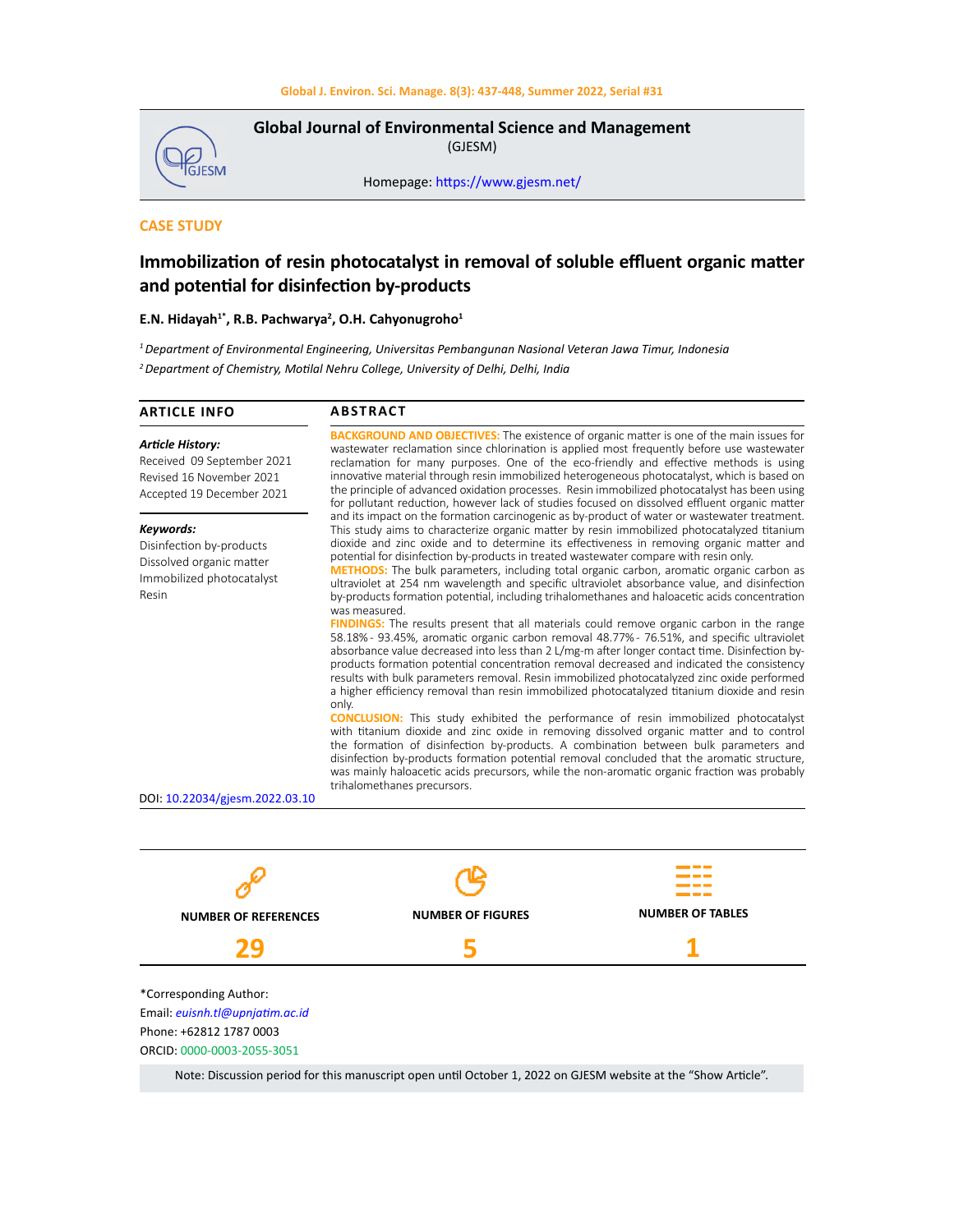#### **INTRODUCTION**

Wastewater reclamation has been an alternative way for conserving water resources for sustainable usage. It will continue to be the advantage of industries since it will reduce operational costs and decrease wastewater discharge quantity. Several methods have been designed for wastewater reclamation to remove organic matter using membrane filtration, adsorption onto activated carbon, chemical oxidation, removing suspended solids by filtration, removing nutrients by biological process, and removing pathogen disinfection processes (Englande *et al.,* 2015). However, the usage of cost-effective, eco-friendly, and sustainable agents such as electrons, microorganisms, sunlight, and enzyme has been applied to degrade pollutants in the most effective ways to completely resolve the requirements for the quality of effluent wastewater reclamation (Yadav *et al.,* 2019). The chlorination method, wastewater disinfection which is regarded as costly processes, is most frequently applied before use wastewater reclamation for many purposes. It is applied to protect humans against exposure to waterborne pathogenic microorganisms (Nieuwenhuijsen *et al.,* 2009). However, the reaction between the existence of organic matter in treated water/wastewater and chlorine or the other chemical disinfection can rise the formation of carcinogenic and disinfection by-products (DBPs) that are possibly detrimental to human and aquatic organisms (Liang and Singer, 2003; Bond *et al.,* 2012; Hidayah *et al.,* 2016). Even tertiary-treated wastewater can contain high total nitrogen (TN), and it lead to the other species of DBPs formation which caused by nitrogen, such as nitrosodimethylamine or NDMA (Najm and Trussell, 2001), and a high organic carbon concentration can conduct to the formation of numerous chlorinated DBPs species after exposure to chlorine (McBean *et al.,* 2010). Although chlorine toxicity can be anticipated by dechlorinating the effluent before its usage, it does not reduce DBPs concentration (Verdugo *et al.,* 2020). Therefore, it is necessary to consider the selected technology that could simultaneously reduce organic matter and remove pathogens during wastewater reclamation treatment. The alternatives of the greenness and efficiencies processes are an integration of nanotechnology with the conventional technique to enhance the quality of effluent wastewater treatment. Ion exchange using resin technology is one of the promising physical treatment process to remove pollutant (Cornellisen *et al.,* 2008). Resin is mainly used as ion exchange materials which are high molecular weight insoluble polyelectrolytes that can release counter ions to trap equally charged ions from surrounding liquid. Less information about harmful effect of resin has been reported, probably due to the usage of resin has been managed well. At the same time, it is unable to remove or break out the pollutants when solely utilized thoroughly. Using a new innovative material through resin immobilized heterogeneous photocatalyst with ultraviolet (UV) light or sunlight is based on the principle of advanced oxidation processes (AOPs) for wastewater treatment is an alternative material that could be applied in advanced technologies (Pachwarya and Meena, 2011; Bethi *et al.,* 2016). The developed photocatalyst Methylene Blue Immobilized Resin Dowex-11 (MBIRD11) has been studied as an alternative process to remove high pollutants. However, it has not yet been opportunely implemented because of the economic issues and problems related to separating photocatalyst particles from the suspension after treatment (Pachwarya and Meena, 2011). The oxide semiconductor photocatalysts, such as titanium dioxide (TiO<sub>2</sub>), have performed to be the most widely implemented due to their strong oxidizing power, long-term photostability, and non-toxicity (Uyguner *et al.,* 2017). Recently, zinc oxide (ZnO) has been applied as an alternative photocatalyst to TiO<sub>2</sub> as it has the same bandgap energy and suitable highest quality of electrical, optical and mechanical properties but shows a higher efficiency of absorption across a significant compound of the solar spectra when compared to TiO<sub>2</sub> (Ong et al., 2018). In this study, the removal of bulk parameters of organic matter from tofu wastewater used for reclaimed water was investigated on resin only and resin immobilized with two different photocatalysts, namely  $TiO<sub>2</sub>$  and ZnO. Bulk parameters includes organic matter parameters through quantitative analysis,and qualitatively analysis through high performance size exclusion chromatography, which is fractionated organic matter based on its molecular weight. Fluorescence spectroscopy could assess organic matter based on its fluorophores organic matter (Sillanpää *et al.,* 2015; Hidayah *et al.,*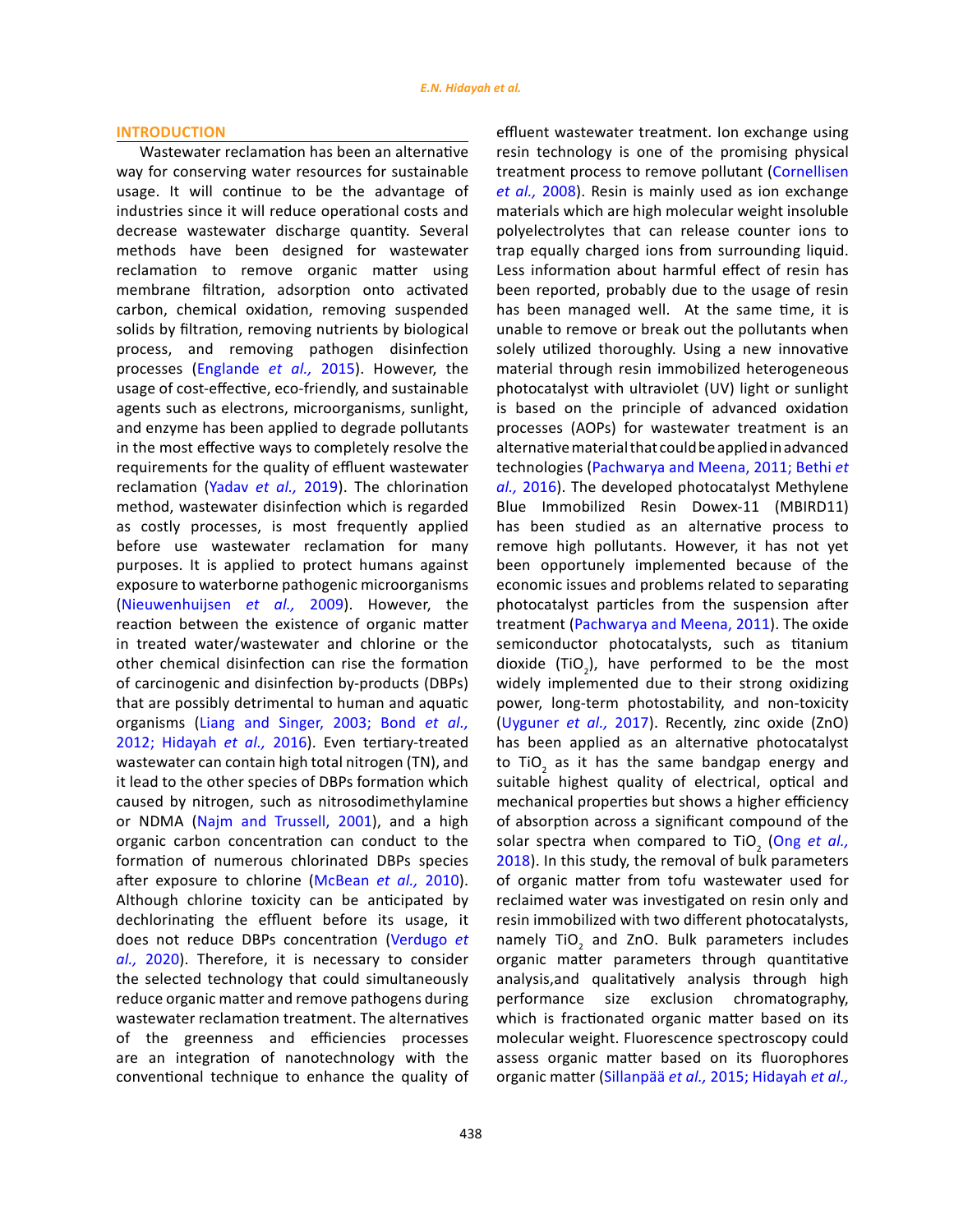2016). The results will be related to DBPs formation potential (DBPFP), including haloacetic acids (HAAs) and trihalomethanes (THMs). Roughly, this study exhibited characterization of organic matter and its impact on the possibility of the formation halogenated organic carbon through resin treatment. The aims of the current study is to characterize organic matter by resin immobilized photocatalyzed TiO<sub>2</sub> and ZnO and determine the effectiveness of resin immobilized photocatalyst  $\text{TiO}_2$  and ZnO in removing organic matter and in reducing DBPFP of treated wastewater. This study has been carried out in Water Laboratory of University Pembangunan Nasional Veteran Jawa Timur Indonesia in 2021.

### **MATERIALS AND METHODS**

This study used source water from the effluent of the settling tank after the activated sludge process in the tofu wastewater treatment plant in Surabaya, Indonesia, which was collected in July 2021. The first step was preparing resin-immobilized photocatalyst  $\overline{C}_2$  (RIP-TiO<sub>2</sub>) and ZnO (RIP-ZnO) with ratio photocatalyst over Dowex-11 resin 1:10 in 1000 mL distilled water and shake well in the dark place for three days in order to complete immobilization. Further, filter both ZnO and TiO<sub>2</sub> immobilized resin from the solution, cleanse the resin with deionized water twice and utilize it as a photocatalyst (Pachwarya and Meena, 2009). The second step was experimenting with a simple photocatalytic reactor. Source water samples 1500 mL were put on the reactor mixer with three samples tested at a time, and 15 gram (g) of original Dowex-11 resin, 15 g of RIP-TiO<sub>2</sub>, and 15 g of RIP-ZnO was added and mixing at 50 rpm. Treated samples were collected twice every 30 – 60 minutes for 15 hours and filtered through a 0.45 µm cellulose acetate filter (Toyo Roshi, Japan) before further analysis. All samples have to be filtered in order to remove particulate organic matter, since this study focus on dissolved organic matter. The raw sample and treated sample were quantified for bulk parameters, a quantitative parameters to measure dissolved organic matter, such as total organic carbon (TOC), ultraviolet absorbance for aromatic carbon as detected at 254 nm (UV $_{254}$ ), according to protocol Standard Methods (APHA, 2012), and specific UV absorbance (SUVA) value with regard to the UV $_{254}$  concentration over TOC concentration (Edzwald and Tobiason, 2011).

Measurement of aromatic organic matter has been well known at wavelength 254 nm, TOC quantified the dissolved organic carbon concentration, while SUVA value identified hydrophobicity and hydrophilicity organic matter (Sillanpää *et al*., 2015). TOC was measured by using TOC Analyzer 5000A, Shimadzu. UV<sub>254</sub> was quantified by using a UV/visible (UV/ vis) spectrophotometer (Carry 100 Bio UV-Visible Spectrophotometer). Analysis of DBPs formation was initiated by adding natrium hydroxide (NaOH) or sulfuric acid  $(H_2SO_4)$  solution (Merck, Germany), then adding an amount of phosphate buffer solution (0.8 M, Merck, Germany), for keeping the pH value of samples at 7.0  $\pm$  0.2. In order to ensure free residual chlorine existed 1 mg/L at 25  $\degree$ C incubation period in the end of a seven days, then an adequate amount of 30 mg  $Cl<sub>2</sub>/mL$  sodium hypochlorite solution (Merck, Germany) was spiked into the samples. the DPD ferrous method was applied to measure residual chlorine (APHA, 2012), then 0.04 M sodium thiosulfate solution (Merck, Germany) was added to dechlorinated samples. The purge and trap module (Model LCS-2000, Tekmar USA) and an electron capture detector (ECD) was installed with packed-column gas chromatographic (GC) method using a Model 3400 GC, Varian, USA was conducted to analyze trihalomethanes (THMs) concentration. In addition, haloacetic acids (HAAs) involved liquidliquid extraction with methyl tertiary butyl ether (MTBE) and esterification with diazomethane before GC-ECD analysis. The percentage efficiency removal of TOC, UV254, THMs, and HAAs was calculated according to the initial concentration minus the effluent concentration and the result was divided by the initial concentration. Further, those percentage data were plotted into the graph, while the SUVA value was plotted on the graph directly without percentage removal because the value is used to indicate the hydrophobicity and hydrophilicity properties of dissolved organic matter.

#### **RESULTS AND DISCUSSION**

# *Bulk parameters of dissolved organic matter removal by resin immobilized photocatalyst*

Characteristic effluent organic matter of the settling tank after activated sludge process in the tofu wastewater treatment plant has a high TOC concentration (17.24 mg/L), high UV<sub>254</sub> concentration (0.5514/cm), and SUVA value 3.1984 L/mg/m. The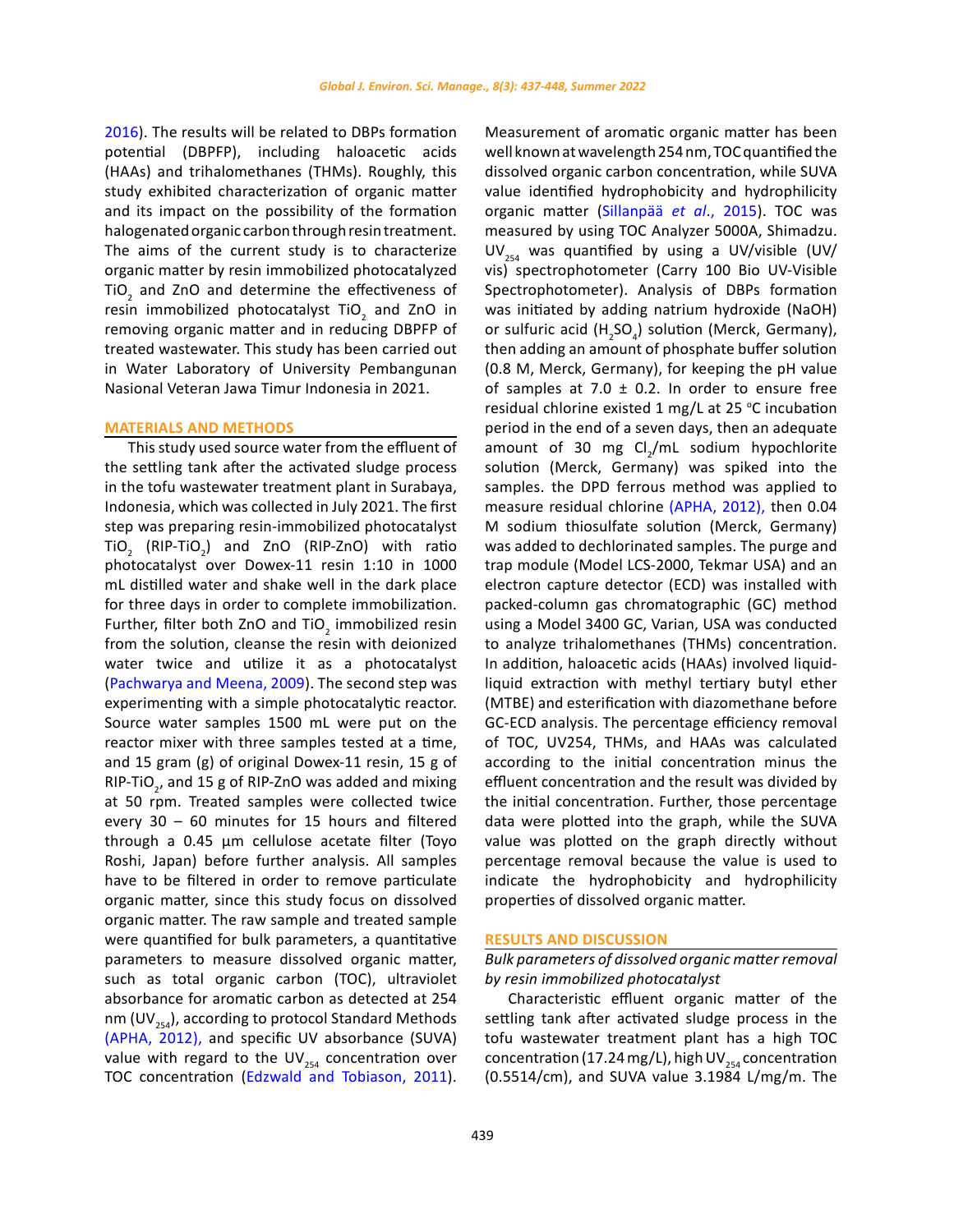initial concentration of bulk parameters indicates that tofu wastewater has high dissolved organic matter and content of mixture aromatic humic substances-like, mixture hydrophobicity, and a mixture of molecular weight. This study measured the organic content in terms of BOD and COD, though it does not the main parameters in this study. BOD and COD concentration is 710 mg/L and 1550 mg/L, respectively. The waste from tofu processing usually has a high amount of organic substances, in term of BOD is about 600-1000 mg/L and COD is about 1500- 3000 mg/L, or approximate TOC 15-30 mg/L (Hidayah *et al*., 2016). Figs. 1 and 2 show the removal of TOC and UV $_{254}$  of tofu wastewater after treatment by using resin, RIP-TiO<sub>2</sub>, and RIP-ZnO. Those data were collected from dosage 15 gram of each treatment and the process was at indoor room and under room temperature. Firstly, the results show that resin, RIP-TiO<sub>2</sub>, and RIP-ZnO could remove dissolved organic matter and aromatic organic matter, as compared at the same time sampling. All materials have performed their efficiency in removing organic matter in higher percentage removal than aromatic organic carbon. TOC has been removed with percentage value 58.18% - 93.45%, while  $UV_{354}$  has been occupied with percentage removal 48.77% - 76.51%. The percentage reduction was quite significant although the effluent quality standard for TOC and  $UV_{254}$  has not being provided in the national regulation. TOC indicates total dissolved organic carbon, which included aromatic and aliphatic compounds, hydrophobic and hydrophilic compounds, humic substances-like and non-humic substances-like. Meanwhile, UV $_{254}$  indicates organic matter that contains aromatic rings or unsaturated double bonds in their molecular structures. Most organic matter has been composed of aromatic carbon double bonds (Sillanpää *et al.,* 2015; Hidayah *et al.,* 2016). It is reasonable that TOC has been removed in a higher percentage than  $UV_{254}$  because TOC represents whole dissolved organic carbon. Comparison between percentage removal of TOC and UV $_{254}$  has pointed out the removal amount of aliphatic compound. It seems that an aliphatic compound has a lower removal than aromatic compound in the resin and resin immobilized. In some cases, low resin and resin immobilized photocatalyst removal might be due to competition with non-targeted ions (Finkbeiner *et al.,* 2018).

Secondly, resin and resin immobilized photocatalyst showed better performance during a longer contact time. TOC removal up to 50% after longer contact time and depends on the material used, such as RIP-ZnO took about 2.5 hours, RIP-TiO<sub>2</sub> needed a longer time about 3.5 hours, and resin only spent about 9 hours. UV $_{254}$  removal took about 6 hours, 8 hours, and more than 15 hours by using RIP-ZnO, RIP-TiO<sub>2</sub>, and resin only, respectively. A longer contact time resulted in a better removal and found the optimal time of contact between resin immobilized photocatalyst and raw samples were more than 10 hours. In comparison, resin without photocatalyst seems to have a longer contact time than usual and lower efficiency. Photocatalyst technology was initiated by the generation of electron/hole pairs through excitation by photons. Further, it was able to conduct with oxygen and water to produce reactive oxidative species (ROS), highly reactive with many pollutants, including organic matter (Ye *et al.,* 2019).

Third, TOC removal seems a state that reached a stable condition after 10 hours of processing time. It means that resin and resin immobilized photocatalyst have almost its capacity in removing dissolved organic matter. Meanwhile, resin and resin immobilized photocatalyst indicates a higher capacity to remove  $UV_{254}$  than TOC because the graph line does not exhibit equilibrium conditions at a contact time of more than 10 hours. Previous studies suggested that an increase of organic matter reduction through resins was affected by the structure of resin, because the larger organic matter species is easier to entry due to open structures (Bolto *et al.,* 2002). In addition, the selectivity of the resins increased with an increase in the number of carbon atoms and in the number of aromatic rings in the organic anion around the exchange site (Graf *et al.,* 2014). Fourth, a comparison between resin and resin immobilized photocatalyst revealed that resin immobilized has a higher removal than resin only, and even RIP-ZnO performed a slightly higher removal of TOC and  $UV_{254}$  than RIP-TiO<sub>2</sub>. The high photocatalytic efficiency of ZnO and TiO. has been well known because both photocatalytic exhibit an appropriate band gap of about 3.2 eV. However, the ZnO photocatalyst performed slightly higher than  $\text{TiO}_2$  photocatalyst because of the better crystallinity of the ZnO, which leads to better photocatalytic degradation. ZnO has a hexagonal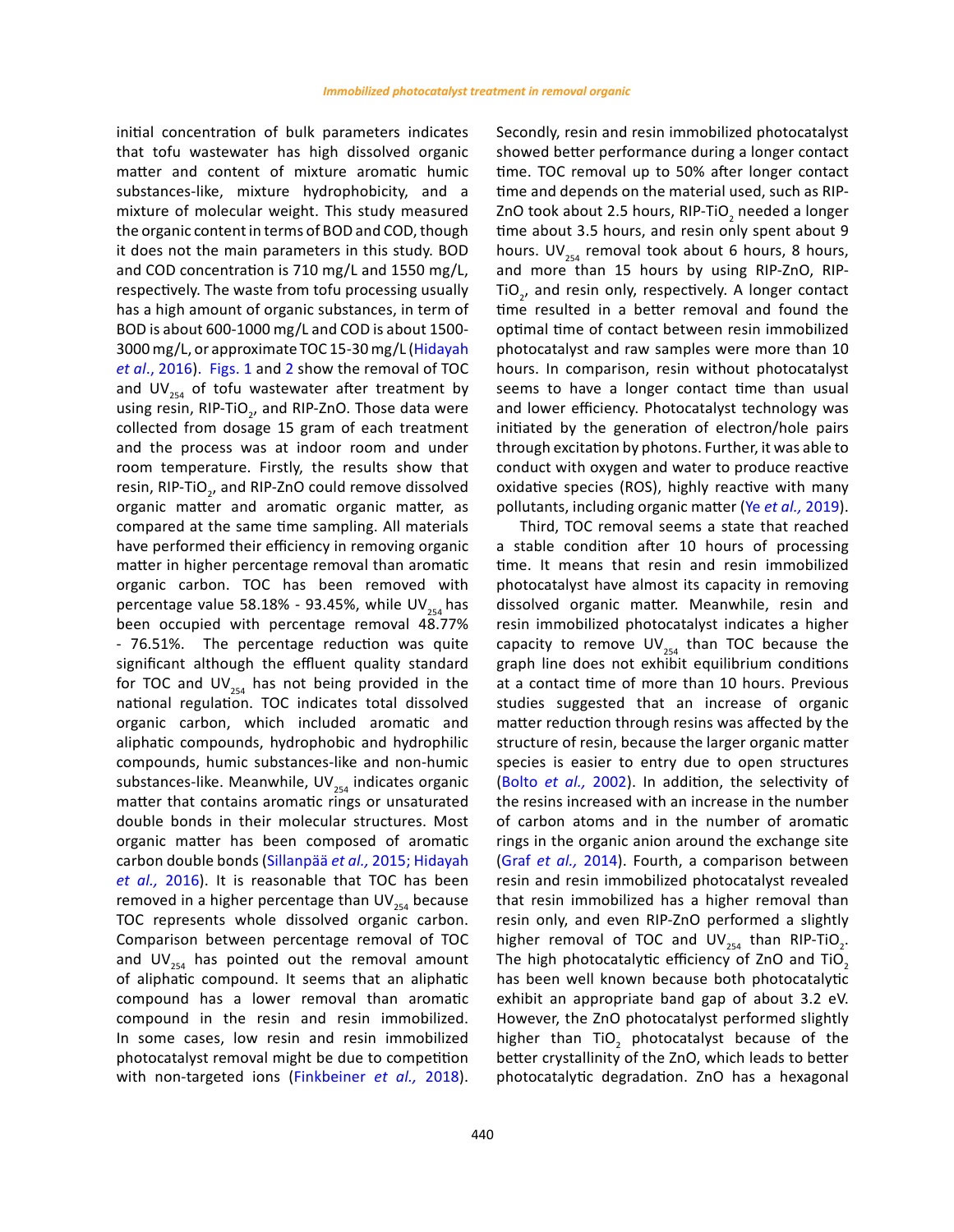crystalline structure, and it is favorable to the electron and hole transport in the resin material. On the other hand,  $TiO<sub>2</sub>$  has an amorphous structure, and it's less favorable for the charge carrier diffusion (Ishchenko *et al.,* 2016). Fig. 3 shows the SUVA value

of source water over time during treatment using resin, RIP-TiO<sub>2</sub>, and RIP-ZnO. The SUVA value of tofu wastewater decreased gradually to 2.182, 1.818, 1.566 L/mg/m under treatment processes by using resin, RIP-TiO<sub>2</sub>, RIP-ZnO, respectively. It indicates



Fig. 1: Performance of resin, RIP-TiO<sub>2</sub>, and RIP-ZnO in removing TOC and (b) UV<sub>254</sub> in tofu wastewater.



Fig. 2: Performance of resin, RIP-TiO<sub>2</sub>, and RIP-ZnO in removing UV<sub>254</sub> in tofu wastewater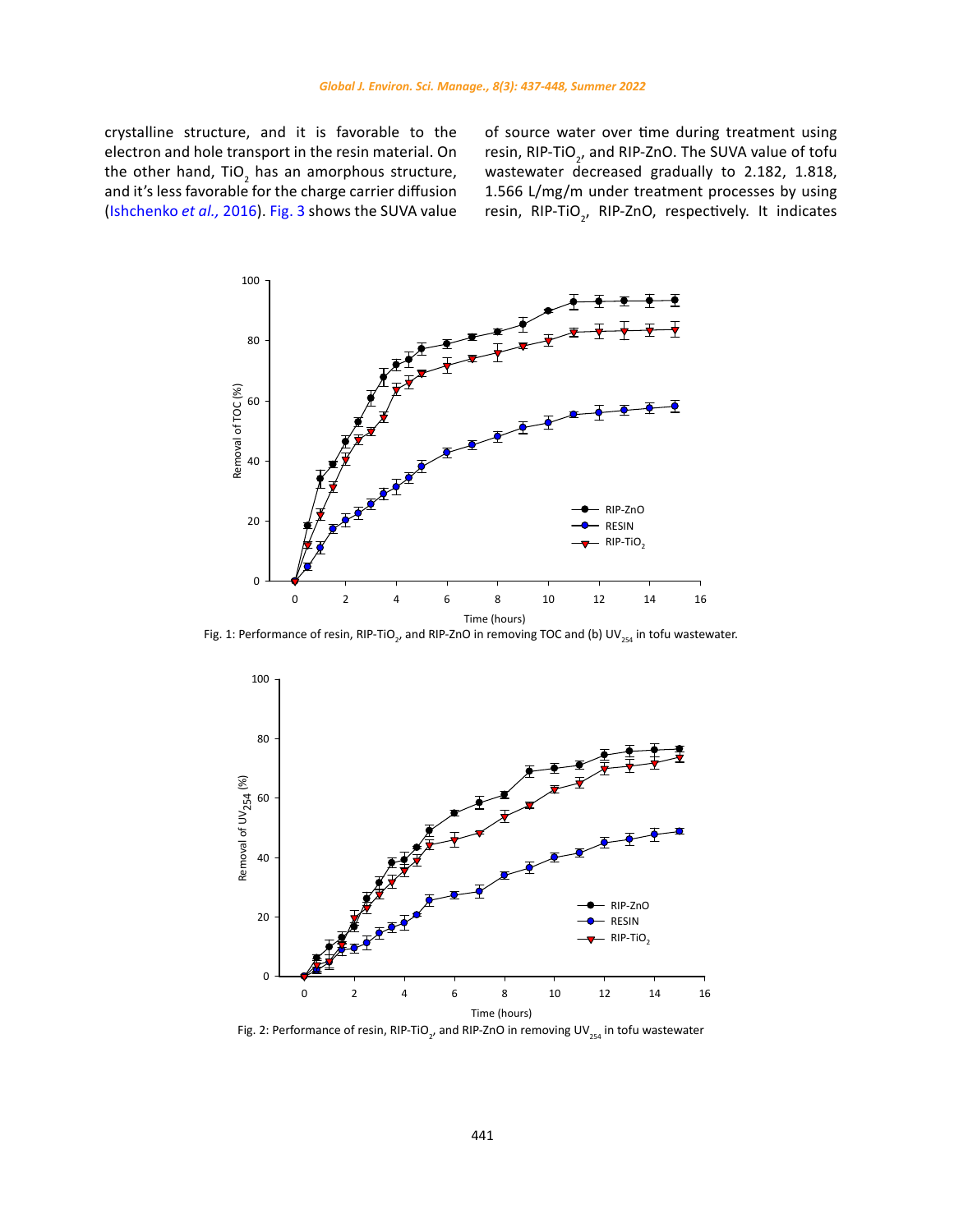

Fig. 3: The changing of SUVA value in tofu wastewater under various processes of resin, RIP-TiO<sub><sub>2</sub>, and RIP-ZnO</sub>

the changing of organic properties from a mixture of humic-like, mixture hydrophobicity, and mixture molecular weight into mostly low hydrophobicity, non-humic and low molecular weight. As Fig. 1 indicates the removal of total organic carbon in terms of aromatic and aliphatic compounds, and Fig. 2 shows the removal of unsaturated double bonds, it means that the amount of aliphatic compound or less aromatic compound existed in the treated samples. The result of SUVA value, which presents low aromatic, non-humic substances, and low molecular weight organics, has been supported by TOC and UV $_{254}$  analysis, which means that there is a consistency among all parameters of organic matter. The SUVA value of treated samples, which is below the initial value, confirmed the preferential removal humic, a high molecular weight and hydrophobic of organic matter. In addition, the competition between various properties of organic matter components might occur in the systems at a different time process. Overall, the removal of organic matter through resin and resin immobilized photocatalyst suggested the mechanism of entropy sorption, releasing free water molecules because of the dehydration of hydrophobic moieties (Li and Sengupta, 2004). In addition, the increasing hydrophobic character could increase the reduction affinity because of their weak interactivity with

water molecules. Resin could be applied to reduce a naturally harmful charged organic matter, and the addition of photocatalyst will improve the performance of resin in oxidizing the organic matter (Ye *et al.,* 2019).

# *Effect of Resin Immobilized Photocatalyst on the Formation Potential of DBPs*

Figs. 4 and 5 show the removal concentration of trihalomethanes (THMs) and haloacetic acids (HAAs), respectively. The reduction of THMs compared to the raw water is in the percentage  $51.30 - 75.23$ %, while HAAs removal exhibits a higher removal than THMs, in the range 64.89 – 84.94 %. The percentage reduction was quite significant although the effluent quality standard for THMs and HAAs has not being provided in the national regulation. THMs and HAAs is a chlorinated by-product, which are carcinogenic. Dissolved organic matter is known as a precursor for the formation of those products, therefore removal THMs and HAAs could indicated the presence of dissolved organic matter in treated water. Resin and resin immobilized photocatalyst showed a better performance removal of DBPs during a longer contact time. Performance of resin and resin immobilized photocatalyst in removing DBPs indicates the consistency performance in removing bulk parameters of organic matter. Firstly,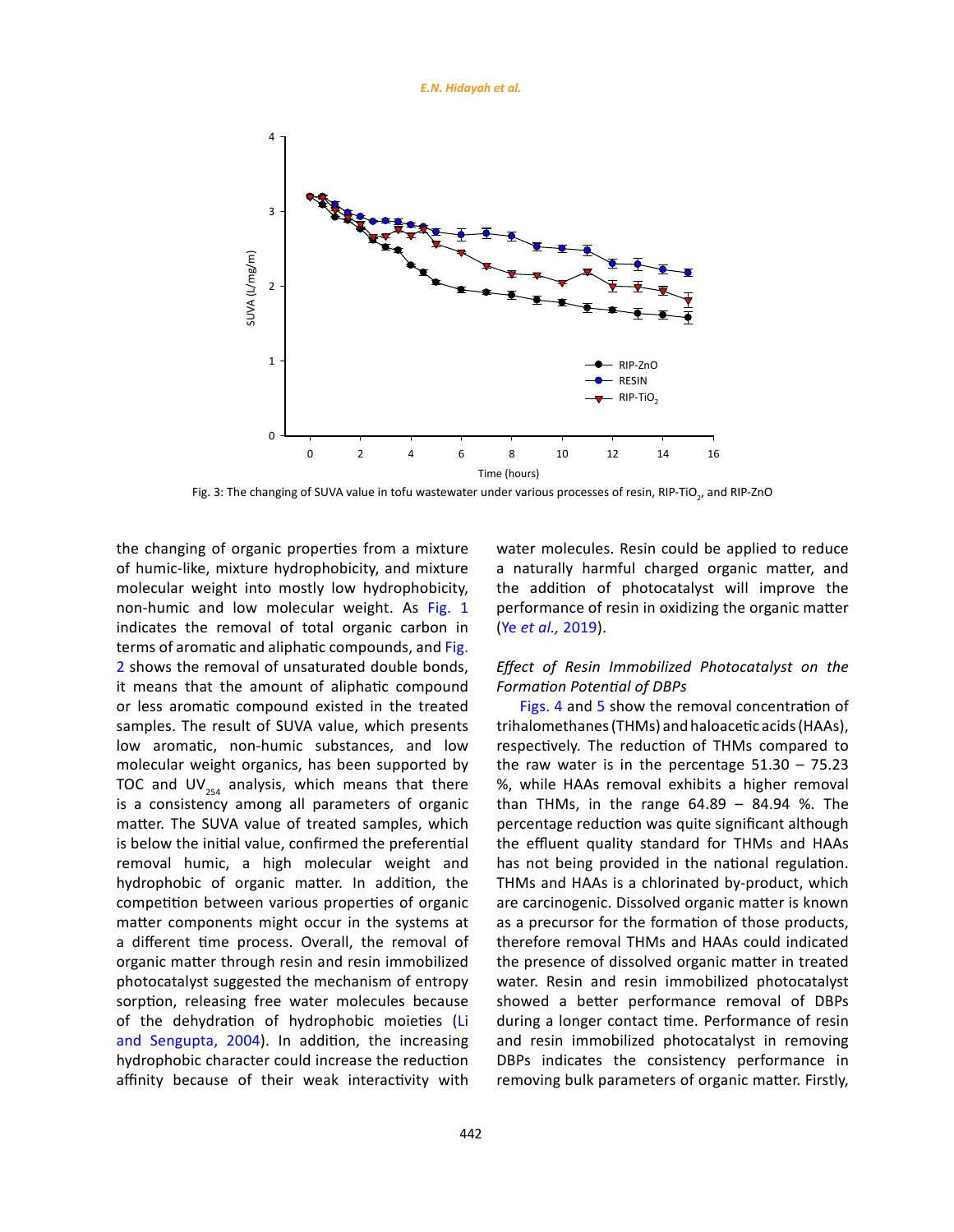

Fig. 4: The changing of THMs concentration in tofu wastewater under various processes of resin, RIP-TiO<sub>2</sub>, and RIP-ZnO



Fig. 5: The changing of HAAs concentration in tofu wastewater under various processes of resin, RIP-TiO<sub>2</sub>, and RIP-ZnO

the removal of THMs has a similar percentage with UV $_{254}$  removal. Resin and resin immobilized photocatalyst could gain a higher capacity to remove THMs more than 15 hours contact time, as Fig. 5 has not shown the equilibrium state of line removal THMs. Resin immobilized photocatalyst with ZnO has a higher removal of THMs than resin immobilized photocatalyst with TiO<sub>2</sub> and resin only. Secondly, the removal HAAs seems by TOC removal. HAAs removal performed an almost equilibrium state after 10 hours of contacting time. The resin and resin immobilized photocatalyst almost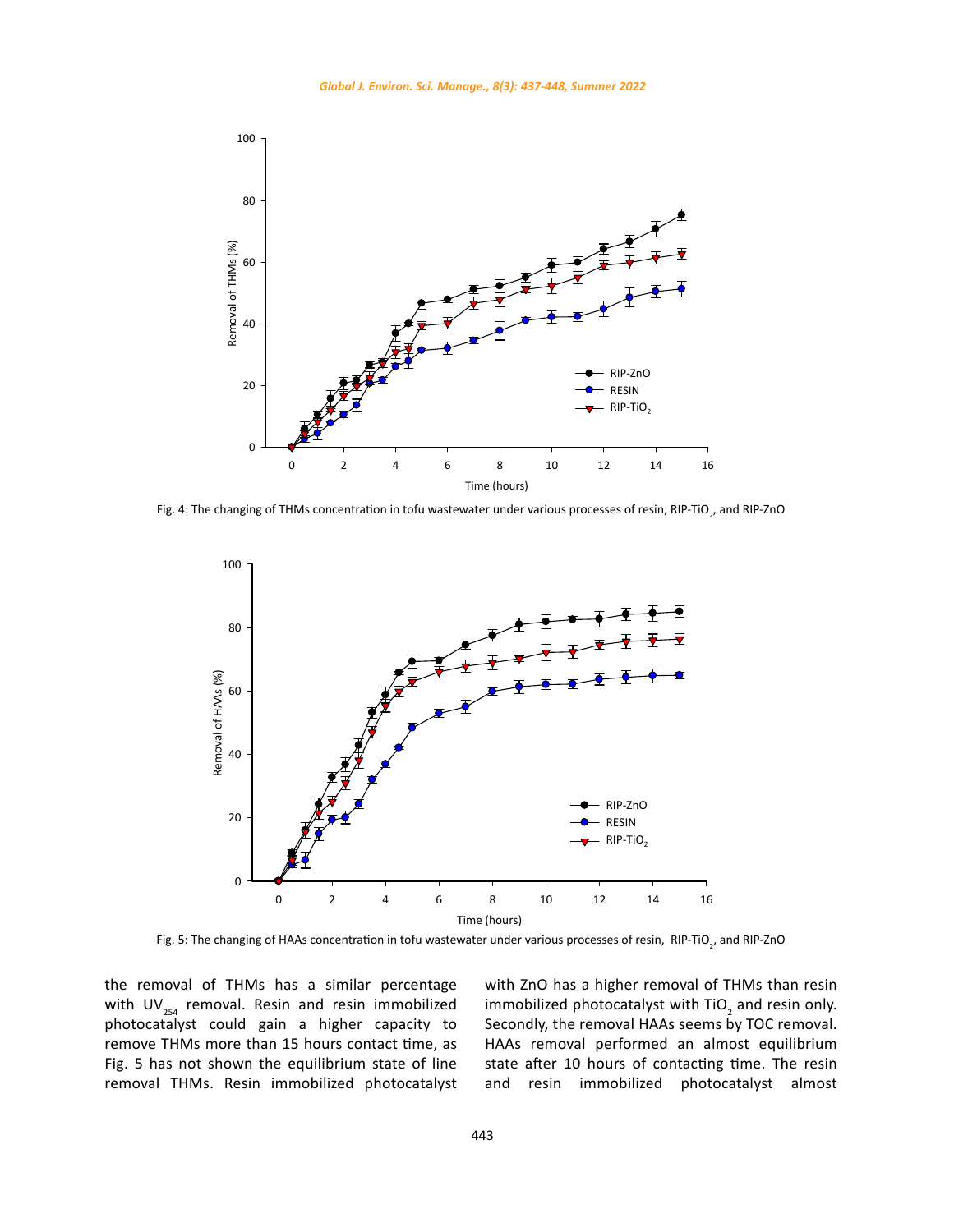|  |  |  |  |  |                            |  | Table 1: Resumed of comparison between this study and the previous study regarding the characteristic of dissolved organic matters |  |  |
|--|--|--|--|--|----------------------------|--|------------------------------------------------------------------------------------------------------------------------------------|--|--|
|  |  |  |  |  | through resin ion exchange |  |                                                                                                                                    |  |  |

| Component                                         | This study                                                                                                  | Previous studies                                                                                                                                                               |
|---------------------------------------------------|-------------------------------------------------------------------------------------------------------------|--------------------------------------------------------------------------------------------------------------------------------------------------------------------------------|
| Aliphatic and aromatic<br>compound                | Aliphatic compound has a lower removal<br>than aromatic compound in the resin and<br>resin immobilized      | Low resin and resin immobilized photocatalyst<br>removal might be due to competition with non-<br>targeted ions (Finkbeiner et al., 2018)                                      |
| Removal UV <sub>254</sub> and TOC                 | Removal UV <sub>254</sub> is higher than removal TOC                                                        | High molecular weight organic matter is easier to<br>be removed than lower molecular weight (Graf et<br>al., 2014)                                                             |
| SUVA value                                        | Decreasing SUVA value indicated less<br>hydrophobic organic matter                                          | Dehydration of hydrophobic moieties (Li and<br>Sengupta, 2004)                                                                                                                 |
| <b>DBPFP</b>                                      | Aromatic and hydrophobic compound were<br>THMs precursors and total organic carbon<br>was HAAs precursors   | aromatic and hydrophobic fractions were HAAs<br>precursors (Liang and Singer, 2003); hydrophobic<br>fractions of organic matter were THMFP precursors<br>(Lamsal et al., 2012) |
| Resin immobilized<br>photocatalyst and resin only | Resin immobilized photocatalyst ZnO is<br>better than TiO <sub>2</sub> and resin only in tofu<br>wastewater | Resin immobilized photocatalyst ZnO is better than<br>TiO <sub>2</sub> in textile wastewater (Pachwarya and Meena,<br>2011)                                                    |

obtained its capacity in removing HAAs. However, comparison among these resins represented that resin immobilized photocatalyst with ZnO is much better than resin material in this study. It has been well known that dissolved organic matter is a precursor for DBPs formation, as the higher DOC concentration is accompanied by a higher DBPFP (Liang and Singer, 2003; Bond *et al.,* 2012; Hidayah *et al.,* 2016). This research led to the conjecture that conjugated C=C double bonds and aromatic structure and, which  $UV_{254}$  represents, were mainly HAAs precursors, while the non-aromatic organic fraction was probably THMs precursors. Previous studies found that hydrophobicity and hydrophilicity properties of organic matter had influenced the DBPFP, such as hydrophobic fractions of organic matter were THMFP precursors (Lamsal *et al.,* 2012), hydrophilic organics had a higher HAAFP concentration (Wang *et al.,* 2013). However, different studies obtained different conclusions, that aromatic and hydrophobic fractions were HAAs precursors than THMs precursors (Liang and Singer, 2003) and THMFP was triggered due to hydrophilic fractions (Hwang *et al.,* 2000). According to the humic and non-humic compounds, it was concluded that the fraction of the humic substance was the precursors for HAAs, while the biopolymer fraction was the precursors for THMs (Hidayah *et al.,* 2016).

Table 1 resumed the comparison between this study and the previous study regarding the characteristic of dissolved organic matters under different treatment process, and its formation of DBPs concentration. Aromatic organic matter is mainly consist of high molecular weight and has hydrophobic properties. The molecular weight of organic matter influences the resin performance due to the size exclusion effect (Bazri and Mohseni, 2016). Low molecular weight diffuses more easily into the resin pores and is not restricted to exchange sites outside, whereas larger molecules are rejected due to size exclusion (Winter *et al.,* 2018). In addition, the resin has limited capacity, and larger molecules blocked the possibility of the resin surface at high TOC concentration (Levchuk *et al.,* 2018). Hydrophobicity considered, the hydrophobic compounds lack an affinity for water, insoluble in water, which results in reduction of the compound from the solution, or called by therefore entropyassisted sorption (Li and Sengupta, 2004). The reduction of organic matter by using resin is driven primarily by charge. More highly charged molecules of organics are preferentially reduced because of the stronger affinity to the resin (Liu *et al.,* 2017). Overall, the removal of DBPFP is strongly related to the reduction of bulk parameters of organic matter, including TOC, UV $_{254}$ , and SUVA value because bulk parameters represented the properties of organic matters. Therefore, controlling bulk parameters removal leads to the monitoring and removing DBPFP concentration. Further, it is necessary to identify the characteristic of organic matter in the source water to know the appropriate treatment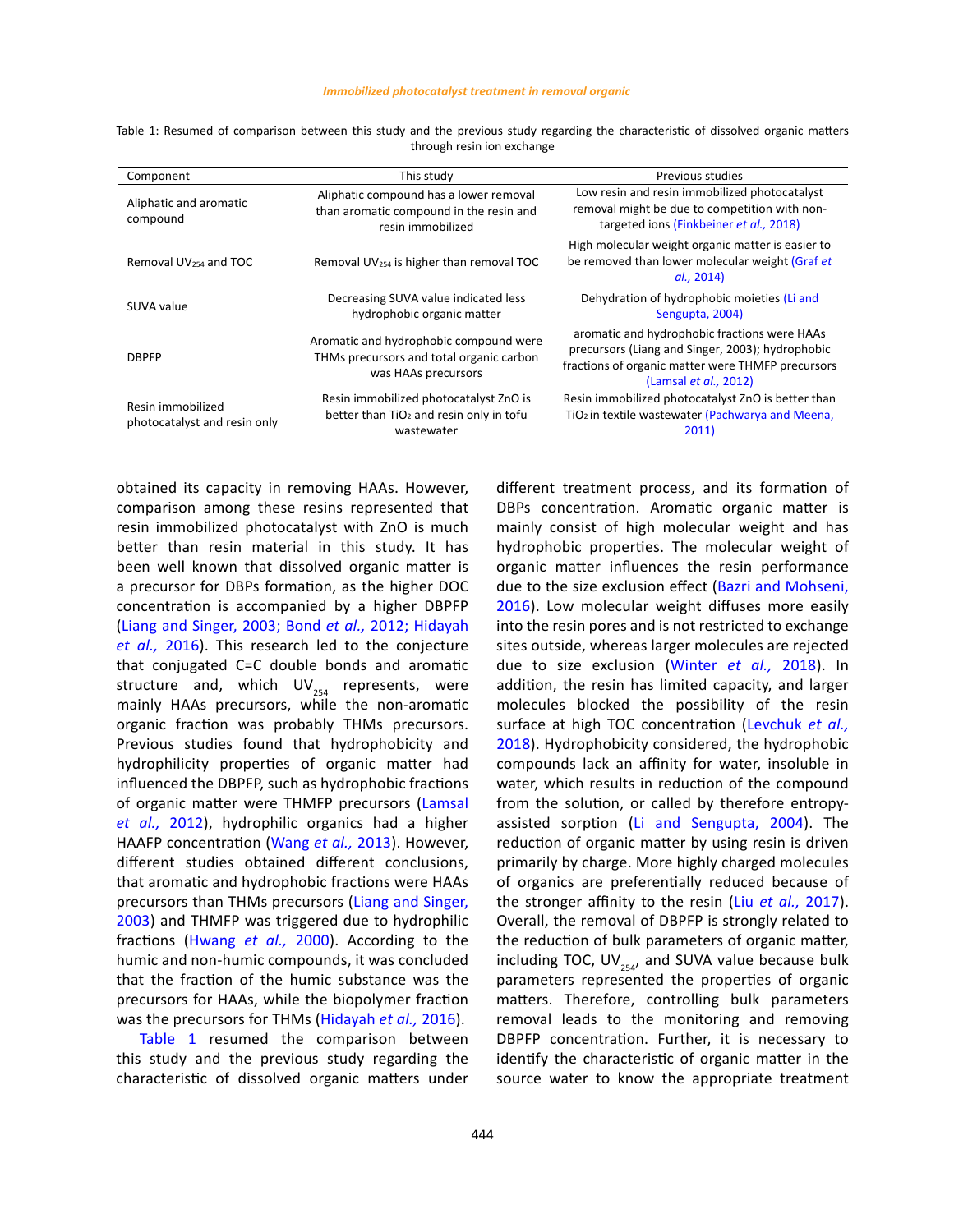process in removing organic matter. This study shows that resin immobilized photocatalyst has a better performance than resin only, and the used resin should be regenerated for further usage until the resin has lower exchange capacity. An example of the treatment train for reclaimed water, which is applied resin technology, will be conventional treatment such as coagulation, flocculation, sedimentation, filtration, resin technology, disinfection and collected water. Therefore, the following treatment processes are needed to obtain the criteria standard for reclaimed water as regulated by the government, primarily related to the concentration of dissolved organic matter, THMs, and HAAs.

#### **CONCLUSION**

This study observed the usage of resin, RIP-TiO<sub>2</sub>, and RIP-ZnO for treating tofu wastewater into reclaimed water with a focus on the bulk parameters, including TOC, UV $_{254}$ , SUVA value, and DBPs concentration, including THMs and HAAs concentration. It was characterized that tofu wastewater has high dissolved organic matter and content of mixture aromatic humic substances-like, mixture hydrophobicity, and a mixture of molecular weight. After treatment, it was confirmed that all materials preferentially reduce bulk parameters and DBPs concentration under different percentage removal, about 48%-93% of bulk parameters concentration removal, and 51%-85% of DBPs concentration removal. RIP-ZnO performed a slightly higher removal of TOC, UV<sub>254</sub>, THMs, and HAAs concentration than RIP-TiO<sub>2</sub>, while resin exhibited the lowest capacity removal. TOC has been removed in a higher percentage than  $UV_{254}$  since TOC represents whole dissolved organic carbon. Comparison between percentage removal of TOC and UV<sub>254</sub> has pointed out the removal amount of aliphatic compound. It seems that an aliphatic compound has a lower removal than aromatic compound in the resin and resin immobilized. Decreasing SUVA value indicated changing of organic properties from a mixture of humic-like, mixture hydrophobicity, and mixture molecular weight into mostly low hydrophobicity, non-humic, and low molecular weight. Performance of resin and resin immobilized photocatalyst in removing DBPs indicates the consistency performance in

removing bulk parameters of organic matter. Removal of THMs has a similar percentage with  $UV_{254}$  removal, while the removal HAAs seems by TOC removal. Controlling bulk parameters removal, such as TOC, UV $_{254}$ , and SUVA value, is one of the efforts to monitor and control the formation of DBPs. Identify the characteristic of organic matter in the raw water is one of the strategies to know the appropriate treatment process. Further treatment processes are needed to obtain the criteria standard for reclaimed water because the proposed process does not always directly reduce DBPs reactivity, but it facilitates a better removal of DBPs precursors.

### **AUTHOR CONTRIBUTIONS**

E.N. Hidayah performed the experimental work, analyzed the data, and wrote the manuscript and reviewed the literatures. R.B. Pachwarya analyzed the data, interpreted the results, and reviewed the manuscripts. O.H. Cahyonugroho performed the experimental, presented the data, and wrote the manuscript.

#### **ACKNOWLEDGEMENT**

This study was financially supported Lembaga Penelitian dan Pengabdian kepada Masyarakat (LPPM), Universitas Pembangunan Nasional Veteran Jawa Timur through research scheme International Research Collaboration (KLN) with contract No: [SPP/89/UN.63.8/LT/IV/2021].

#### **CONFLICT OF INTEREST**

The authors declare no potential conflict of interest regarding the publication of this work. Also, ethical issues, including plagiarism, informed consent, misconduct, data fabrication and/or falsification, double publication and submission, as well as redundancy, have been entirely witnessed by the authors.

#### **OPEN ACCESS**

This article is licensed under a Creative Commons Attribution 4.0 International License, which permits use, sharing, adaptation, distribution and reproduction in any medium or format, as long as you give appropriate credit to the original author(s) and the source, provide a link to the Creative Commons license, and indicate if changes were made. The images or other third-party material in this article are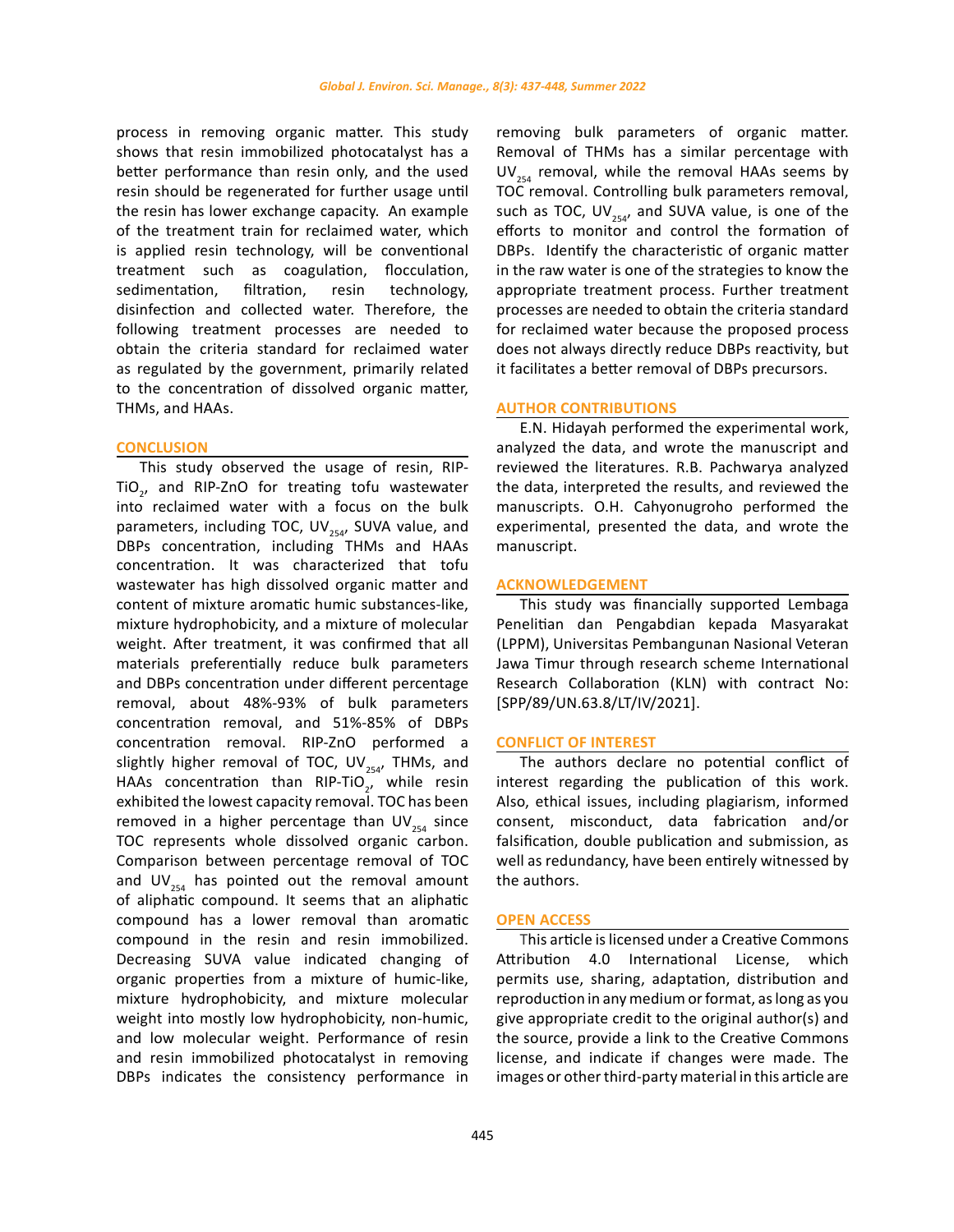included in the article's Creative Commons license, unless indicated otherwise in a credit line to the material. If material is not included in the article's Creative Commons license and your intended use is not permitted by statutory regulation or exceeds the permitted use, you will need to obtain permission directly from the copyright holder. To view a copy of this license, visit: [http://creativecommons.org/](http://creativecommons.org/licenses/by/4.0/) [licenses/by/4.0/](http://creativecommons.org/licenses/by/4.0/)

## **PUBLISHER'S NOTE**

GJESM Publisher remains neutral with regard to jurisdictional claims in published maps and institutional affiliations.

### **ABBREVIATIONS**

| <b>AOPs</b>                  | Advanced oxidation processes                      |
|------------------------------|---------------------------------------------------|
| BOD                          | Biological oxygen demand                          |
| COD                          | Chemical oxygen demand                            |
| cm                           | Centimeter                                        |
| $\mathcal{C}$                | Degree celcius                                    |
| <b>DBPFP</b>                 | Disinfection by-products formation<br>potential   |
| <b>DBPs</b>                  | Disinfection by-products                          |
| $C = C$                      | Double bond carbon                                |
| <b>ECD</b>                   | Electron capture detector                         |
| GC                           | Gas chromatographic                               |
| GC-ECD                       | Gas chromatographic- electron<br>capture detector |
| HAAs                         | Haloacetic acids                                  |
| L/mg/m                       | Liter milligram meter                             |
| MBIRD11                      | Methylene blue immobilized resin<br>dowex-11      |
| <b>MTBE</b>                  | Methyl tertiary butyl ether                       |
| $\mu$ m                      | Micrometer                                        |
| mq                           | Miligram                                          |
| $mg \, Cl$ <sub>/</sub> $mL$ | Miligram Chlorine per mililiter                   |
| mg/L                         | Miligram per liter                                |
| м                            | Molar                                             |
| <b>NaOH</b>                  | Natrium hydroxide                                 |
| <b>NDMA</b>                  | Nitrosodimethylamine                              |

| DPD              | N, N-diethyl-p-phenylene diamine                      |
|------------------|-------------------------------------------------------|
| %                | Percent                                               |
| <b>RIP</b>       | Resin immobilized photocatalyzed                      |
| RIP-TiO,         | Resin immobilized photocatalyzed-<br>titanium dioxide |
| $RIP$ -7n $O$    | Resin immobilized photocatalyzed -<br>zinc oxide      |
| rpm              | Radian per minutes                                    |
| <b>ROS</b>       | Reactive oxidative species                            |
| <b>SUVA</b>      | Specific ultraviolet absorbance                       |
| $H_2SO_a$        | Sulfuric acid                                         |
| TiO <sub>2</sub> | Titanium dioxide                                      |
| <b>THMs</b>      | Trihalomethanes                                       |
| TN               | Total nitrogen                                        |
| TOC              | Total organic carbon                                  |
| UV               | Ultraviolet                                           |
| $UV_{254}$       | Ultraviolet at 254 nm wavelength                      |
| UV/vis           | Ultraviolet visible                                   |
| 7nO              | Zinc oxide                                            |
|                  |                                                       |

### **REFERENCES**

- [APHA, \(2012\). Standard methods for the examination of](http://srjcstaff.santarosa.edu/~oraola/Assets/APHA_SM_20.pdf) water and wastewaters, 21<sup>th</sup> [ed. American Public Health](http://srjcstaff.santarosa.edu/~oraola/Assets/APHA_SM_20.pdf) [Association: Washington, DC.](http://srjcstaff.santarosa.edu/~oraola/Assets/APHA_SM_20.pdf)
- [Bazri, M.M.; Mohseni, M., \(2016\). Impact of natural organic](https://pubmed.ncbi.nlm.nih.gov/26774263/) [matter properties on the kinetics of suspended ion](https://pubmed.ncbi.nlm.nih.gov/26774263/) [exchange process. Water Res., 91: 147-155](https://pubmed.ncbi.nlm.nih.gov/26774263/) **(9 pages)**.
- [Bethi, B.; Sonawane, S.H.; Bhanvase, B.A.; Gumfekar,](https://www.sciencedirect.com/science/article/abs/pii/S0255270116303312) [S.P., \(2016\). Nanomaterials-based advanced oxidation](https://www.sciencedirect.com/science/article/abs/pii/S0255270116303312) [processes for wastewater treatment: A review. Chem. Eng.](https://www.sciencedirect.com/science/article/abs/pii/S0255270116303312) [Process. Process Intensif., 109:178-189](https://www.sciencedirect.com/science/article/abs/pii/S0255270116303312) **(12 pages)**.
- [Bolto, B.; Dixon, D.; Eldridge, R.; King, S.; Linge, K., \(2002\).](https://pubmed.ncbi.nlm.nih.gov/12448554/) [Removal of natural organic matter by ion exchange. Water](https://pubmed.ncbi.nlm.nih.gov/12448554/) [Res., 36\(20\): 5057-5065](https://pubmed.ncbi.nlm.nih.gov/12448554/) **(9 pages)**.
- [Bond, T.; Templeton, M.R.; Graham, N., \(2012\). Precursors](https://www.sciencedirect.com/science/article/abs/pii/S0304389412007248) [of nitrogenous disinfection by-products in drinking water:](https://www.sciencedirect.com/science/article/abs/pii/S0304389412007248) [a critical review and analysis. J. Hazard. Mater., 235-236:](https://www.sciencedirect.com/science/article/abs/pii/S0304389412007248) 1-16 **[\(16 pages\)](https://www.sciencedirect.com/science/article/abs/pii/S0304389412007248)**.
- [Cornellisen, E.R.; Moreau, N.; Siegers, W.G.; Abrahamse, A.J.;](https://www.sciencedirect.com/science/article/abs/pii/S004313540700509X) [Rietveld, L.C.; Grefte, A.; Dignum, M.; Amy, G.; Wessels, L.P.,](https://www.sciencedirect.com/science/article/abs/pii/S004313540700509X) [\(2008\). Selection of anionic exchange resins for removal of](https://www.sciencedirect.com/science/article/abs/pii/S004313540700509X) [natural organic matter \(NOM\) fractions. Water Res., 42\(1-](https://www.sciencedirect.com/science/article/abs/pii/S004313540700509X) [2\): 413-423](https://www.sciencedirect.com/science/article/abs/pii/S004313540700509X) **(11 pages)**.
- [Englande, A.J.; Krenkel, P.; Shamas, J., \(2015\). Wastewater](https://www.ncbi.nlm.nih.gov/pmc/articles/PMC7158167/) [treatment and water reclamation. Reference Module in](https://www.ncbi.nlm.nih.gov/pmc/articles/PMC7158167/) [Earth Systems and Environmental Sciences 639-670](https://www.ncbi.nlm.nih.gov/pmc/articles/PMC7158167/) **(32**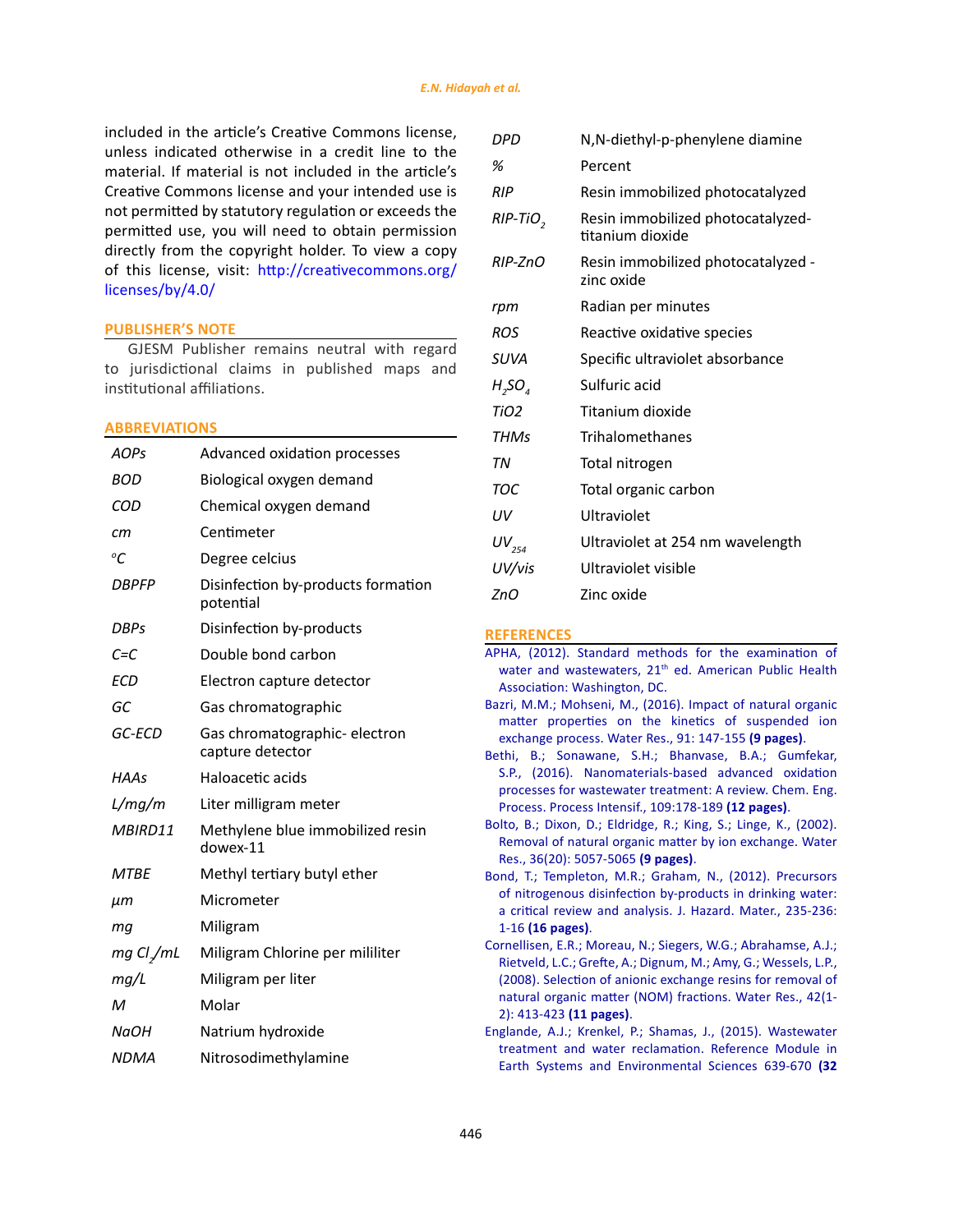**[pages\)](https://www.ncbi.nlm.nih.gov/pmc/articles/PMC7158167/)**.

- [Finkbeiner, P.; Redman, J.; Patriarca, V.; Moore, G.; Jefferson,](https://www.sciencedirect.com/science/article/pii/S0043135418307577)  [B.; Jarvis, P., \(2018\). Understanding the potential for](https://www.sciencedirect.com/science/article/pii/S0043135418307577)  [selective natural organic matter removal by ion exchange.](https://www.sciencedirect.com/science/article/pii/S0043135418307577)  [Water Res., 146: 256-263](https://www.sciencedirect.com/science/article/pii/S0043135418307577) **(8 pages)**.
- [Graf, K.C.; Cornwell, D.A.; Boyer, T.H., \(2014\). Removal of](https://www.sciencedirect.com/science/article/abs/pii/S1383586613007120)  [dissolved organic carbon from surface water by anion](https://www.sciencedirect.com/science/article/abs/pii/S1383586613007120)  [exchange and adsorption: bench-scale testing to simulate](https://www.sciencedirect.com/science/article/abs/pii/S1383586613007120)  [a two-stage countercurrent process. Sep. Purif. Technol.,](https://www.sciencedirect.com/science/article/abs/pii/S1383586613007120)  [122: 523-532](https://www.sciencedirect.com/science/article/abs/pii/S1383586613007120) **(10 pages)**.
- [Hidayah, E.N.; Chou, Y.C.; Yeh, H.H., \(2016\). Using HPSEC to](https://iwaponline.com/ws/article-abstract/16/2/305/3064/Using-HPSEC-to-identify-NOM-fraction-removal-and?redirectedFrom=fulltext)  [identify NOM fraction removal and the correlation with](https://iwaponline.com/ws/article-abstract/16/2/305/3064/Using-HPSEC-to-identify-NOM-fraction-removal-and?redirectedFrom=fulltext)  [disinfection by-product precursors. Water Sci & Technol.](https://iwaponline.com/ws/article-abstract/16/2/305/3064/Using-HPSEC-to-identify-NOM-fraction-removal-and?redirectedFrom=fulltext)  [Water Supply 16\(2\): 305-313](https://iwaponline.com/ws/article-abstract/16/2/305/3064/Using-HPSEC-to-identify-NOM-fraction-removal-and?redirectedFrom=fulltext) **(9 pages)**.
- [Hwang, C.J.; Sclimenti, M.J.; Krasner, S.W., \(2000\). Disinfection](https://pubs.acs.org/doi/pdf/10.1021/bk-2000-0761.ch001)  [by-product formation reactivities of natural organic matter](https://pubs.acs.org/doi/pdf/10.1021/bk-2000-0761.ch001)  [fractions of a low-humic water. In: natural organic matter](https://pubs.acs.org/doi/pdf/10.1021/bk-2000-0761.ch001)  [and disinfection by-products, characterization and control](https://pubs.acs.org/doi/pdf/10.1021/bk-2000-0761.ch001)  [in drinking water; Barrett, S.E., Krasner, S.W. and Amy, G.L.,](https://pubs.acs.org/doi/pdf/10.1021/bk-2000-0761.ch001)  [Eds.; American Chemical Society: Washington, DC, 173-187](https://pubs.acs.org/doi/pdf/10.1021/bk-2000-0761.ch001)  **[\(15 pages\)](https://pubs.acs.org/doi/pdf/10.1021/bk-2000-0761.ch001)**.
- [Ishchenko, A.; Cherezov, V.; Liu, W., \(2016\). Preparation and](https://www.ncbi.nlm.nih.gov/pmc/articles/PMC5092055/)  [delivery of protein microcrystals in lipidic cubic phase](https://www.ncbi.nlm.nih.gov/pmc/articles/PMC5092055/)  [for serial fem to second crystallography. J. Vis. Exp., 115:](https://www.ncbi.nlm.nih.gov/pmc/articles/PMC5092055/)  54463 **[\(8 pages\)](https://www.ncbi.nlm.nih.gov/pmc/articles/PMC5092055/).**
- [Lamsal, R.; Montreuil, K.R.; Kent, F.C.; Walsh, M.E.; Gagnon,](https://www.sciencedirect.com/science/article/abs/pii/S0011916412003487)  [G.A., \(2012\). Characterization and removal of natural](https://www.sciencedirect.com/science/article/abs/pii/S0011916412003487)  [organic matter by an integrated membrane system.](https://www.sciencedirect.com/science/article/abs/pii/S0011916412003487)  [Desalination 303: 12-16](https://www.sciencedirect.com/science/article/abs/pii/S0011916412003487) **(5 pages)**.
- [Levchuk, I.; Márquez, J.J.R.; Sillanpää, M., \(2018\). Removal](https://www.sciencedirect.com/science/article/abs/pii/S0045653517316867)  [of natural organic matter \(NOM\) from water by ion](https://www.sciencedirect.com/science/article/abs/pii/S0045653517316867)  [exchange–a review. Chemosphere 192: 90-104](https://www.sciencedirect.com/science/article/abs/pii/S0045653517316867) **(15 pages)**.
- [Li, P.; SenGupta, A.K., \(2004\). Sorption of hydrophobic](https://www.sciencedirect.com/science/article/abs/pii/S1381514804000641)  [ionizable organic compounds \(HIOCs\) onto polymeric ion](https://www.sciencedirect.com/science/article/abs/pii/S1381514804000641)  [exchangers. React. Funct. Polym., 60: 27-39](https://www.sciencedirect.com/science/article/abs/pii/S1381514804000641) **(13 pages)**.
- [Liang, L.; Singer, P.C., \(2003\). Factors influencing the](https://pubs.rsc.org/es-co/content/articlepdf/2020/ew/c9ew00931k)  [formation and relative distribution of haloacetic acids and](https://pubs.rsc.org/es-co/content/articlepdf/2020/ew/c9ew00931k)  [trihalomethanes in drinking water. Environ. Sci. Technol.,](https://pubs.rsc.org/es-co/content/articlepdf/2020/ew/c9ew00931k)  [37\(13\): 2920-2928](https://pubs.rsc.org/es-co/content/articlepdf/2020/ew/c9ew00931k) **(9 pages)**.
- [Liu, Y.; Xu, F.; Liu, C., \(2017\). Coupled hydro-biogeochemical](https://pubs.acs.org/doi/10.1021/acs.est.6b05099)  [processes controlling Cr reductive immobilization in](https://pubs.acs.org/doi/10.1021/acs.est.6b05099)  [Columbia River hyporheic zone. Environ. Sci. Technol.,](https://pubs.acs.org/doi/10.1021/acs.est.6b05099)  [51\(3\): 1508-1517](https://pubs.acs.org/doi/10.1021/acs.est.6b05099) **(10 pages)**.
- [McBean, E.; Zhu, Z.; Zeng, W., \(2010\). Modeling formation](https://iwaponline.com/ws/article-abstract/10/5/730/25098/Modeling-formation-and-control-of-disinfection?redirectedFrom=fulltext)  [and control of disinfection byproducts in chlorinated](https://iwaponline.com/ws/article-abstract/10/5/730/25098/Modeling-formation-and-control-of-disinfection?redirectedFrom=fulltext)  [drinking waters. Water Sci. Technol. Water Supply 10\(5\):](https://iwaponline.com/ws/article-abstract/10/5/730/25098/Modeling-formation-and-control-of-disinfection?redirectedFrom=fulltext)  730-739 **[\(10 pages\)](https://iwaponline.com/ws/article-abstract/10/5/730/25098/Modeling-formation-and-control-of-disinfection?redirectedFrom=fulltext)**.
- [Najm, I.; Trussell, R.R., \(2001\). NDMA formation in water](https://awwa.onlinelibrary.wiley.com/doi/10.1002/j.1551-8833.2001.tb09129.x)  [and wastewater. J. Am. Water Work Assn., 93\(2\): 92-99](https://awwa.onlinelibrary.wiley.com/doi/10.1002/j.1551-8833.2001.tb09129.x) **(8**

**[pages\)](https://awwa.onlinelibrary.wiley.com/doi/10.1002/j.1551-8833.2001.tb09129.x)**.

- [Nieuwenhuijsen, M.J.; Martinez, D.; Grellier, J.; Bennet, J.;](https://ehp.niehs.nih.gov/doi/10.1289/ehp.0900677) [Best, N.; Iszatt, N.; Vrijheid, M.; Toledano, M.B., \(2009\).](https://ehp.niehs.nih.gov/doi/10.1289/ehp.0900677) [Chlorination disinfection by-products in drinking water and](https://ehp.niehs.nih.gov/doi/10.1289/ehp.0900677) [congenital anomalies: review and meta-analyses. Environ.](https://ehp.niehs.nih.gov/doi/10.1289/ehp.0900677) [Health Perspect. 117\(10\): 1486-1493](https://ehp.niehs.nih.gov/doi/10.1289/ehp.0900677) **(8 pages)**.
- [Ong, C.B.; Ng, L.Y.; Mohammad, A.W., \(2018\). A review of](https://www.sciencedirect.com/science/article/abs/pii/S1364032117311656) [ZnO nanoparticles as solar photocatalysts: Synthesis,](https://www.sciencedirect.com/science/article/abs/pii/S1364032117311656) [mechanisms and applications. Renewable Sustainable](https://www.sciencedirect.com/science/article/abs/pii/S1364032117311656) [Energy Rev., 81: 536-551](https://www.sciencedirect.com/science/article/abs/pii/S1364032117311656) **(16 pages)**.
- [Pachwarya, R.B.; Meena, R.C., \(2011\). Degradation of Azo dyes](https://www.tandfonline.com/doi/abs/10.1080/15567036.2011.577654) [ponceau S, S-IV from the wastewater of textile industries](https://www.tandfonline.com/doi/abs/10.1080/15567036.2011.577654) [in a new photocatalytic reactor with high efficiency using](https://www.tandfonline.com/doi/abs/10.1080/15567036.2011.577654) [recently developed photocatalyst MBIRD-11. Energy](https://www.tandfonline.com/doi/abs/10.1080/15567036.2011.577654) [Sources Part A., 33\(18\): 1651-1660](https://www.tandfonline.com/doi/abs/10.1080/15567036.2011.577654) **(10 pages)**.
- [Sillanpää, M.; Matilainen, A.; Lahtinen, T., \(2015\).](https://www.sciencedirect.com/science/article/pii/B9780128015032000021?via%3Dihub) [Characterization of NOM. In: natural organic matter in](https://www.sciencedirect.com/science/article/pii/B9780128015032000021?via%3Dihub) [water: characterization and treatment method; Silaanpää,](https://www.sciencedirect.com/science/article/pii/B9780128015032000021?via%3Dihub) [M., Eds.; Butterworth-Heinemann: Oxford, 17–53](https://www.sciencedirect.com/science/article/pii/B9780128015032000021?via%3Dihub) **(37 [pages\)](https://www.sciencedirect.com/science/article/pii/B9780128015032000021?via%3Dihub)**.
- [Uyguner, C.S.; Birben, N.C.; Bekbolet, M., \(2017\). Elucidation of](https://www.sciencedirect.com/science/article/abs/pii/S0920586116308495) [background organic matter matrix effect on photocatalytic](https://www.sciencedirect.com/science/article/abs/pii/S0920586116308495) [treatment of contaminants using TiO2: a review. Catal.](https://www.sciencedirect.com/science/article/abs/pii/S0920586116308495) [Today 284: 202-214](https://www.sciencedirect.com/science/article/abs/pii/S0920586116308495) **(13 pages)**.
- [Verdugo, E.M.; Gifford, M.; Glover, C.; Cuthberson, A.A.;](https://www.sciencedirect.com/science/article/pii/S2589914720300281) [Trenholm, T.A.; Kimura, S.Y.; Liberatore, H.K.; Richardson,](https://www.sciencedirect.com/science/article/pii/S2589914720300281) [S.D.; Stanford, B.D.; Summers, R.S.; Dickenson, E.R.V.,](https://www.sciencedirect.com/science/article/pii/S2589914720300281) [\(2020\). Controlling disinfection byproducts from treated](https://www.sciencedirect.com/science/article/pii/S2589914720300281) [wastewater using adsorption with granular activated](https://www.sciencedirect.com/science/article/pii/S2589914720300281) [carbon: Impact of pre-ozonation and pre-chlorination.](https://www.sciencedirect.com/science/article/pii/S2589914720300281) [Water Res. X., 9: 1-11](https://www.sciencedirect.com/science/article/pii/S2589914720300281) **(11 pages)**.
- [Wang, D.S.; Zhao, Y.M.; Yan, M.Q.; Chow, C.W.K., \(2013\).](https://agris.fao.org/agris-search/search.do?recordID=US201500122954) [Removal of DBP precursors in micro-polluted source](https://agris.fao.org/agris-search/search.do?recordID=US201500122954) [waters: A comparative study on the enhanced coagulation](https://agris.fao.org/agris-search/search.do?recordID=US201500122954) [behaviour. Sep. Purif. Technol., 118: 271-278](https://agris.fao.org/agris-search/search.do?recordID=US201500122954) **(8 pages)**.
- [Winter, J.; Wray, H.E.; Schultz, M.; Vortisch, R.; Barbeau, B.;](https://www.sciencedirect.com/science/article/abs/pii/S0043135418300666?via%3Dihub) [Berube, P., \(2018\). The impact of loading approach and](https://www.sciencedirect.com/science/article/abs/pii/S0043135418300666?via%3Dihub) [biological activity on NOM removal by ion exchange resins.](https://www.sciencedirect.com/science/article/abs/pii/S0043135418300666?via%3Dihub) [Water Res., 134: 301-310](https://www.sciencedirect.com/science/article/abs/pii/S0043135418300666?via%3Dihub) **(10 pages)**.
- [Yadav, A.; Bakshi, S.; Yadukrishnan, P.; Lingwan, M.; Dolde,](https://academic.oup.com/plphys/article/179/4/1876/6116822) [U.; Wenkel, S.; Masakapalli, S.K.; Datta, S., \(2019\). The](https://academic.oup.com/plphys/article/179/4/1876/6116822) [B-Box-containing microprotein miP1a/BBX31 regulates](https://academic.oup.com/plphys/article/179/4/1876/6116822) [photomorphogenesis and UV-B protection. Plant Physiol.,](https://academic.oup.com/plphys/article/179/4/1876/6116822) [179: 1876– 1892](https://academic.oup.com/plphys/article/179/4/1876/6116822) **(17 pages)**.
- [Ye, Y.; Bruning, H.: Liu, W.; Rijnaard, H.; Ytenma, D.,](https://www.sciencedirect.com/science/article/pii/S1010603018308852) [\(2019\) Effect of dissolved natural organic matter on the](https://www.sciencedirect.com/science/article/pii/S1010603018308852) [photocatalytic micropollutant removal performance of](https://www.sciencedirect.com/science/article/pii/S1010603018308852) TiO2 [nanotube array. J. Photochem. Photobiol., A 371: 216-](https://www.sciencedirect.com/science/article/pii/S1010603018308852) 222 **[\(7 pages\)](https://www.sciencedirect.com/science/article/pii/S1010603018308852)**.